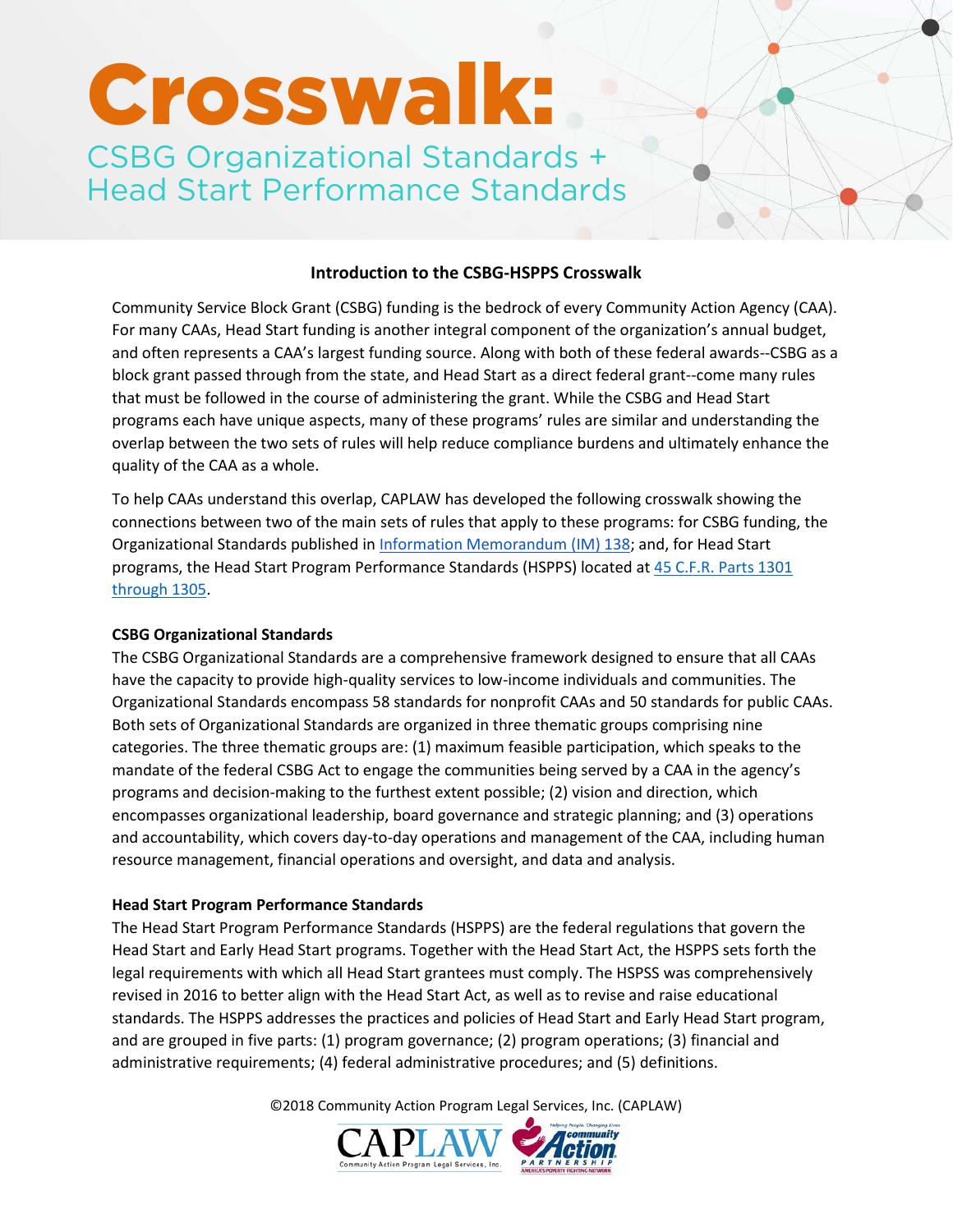### **How to Use the Crosswalk**

This crosswalk is intended to serve as a practical tool for a CAA to use in the course of compliance with these two sets of standards. The crosswalk is organized by the CSBG Organizational Standards that apply to CAAs (58 Standards that apply to nonprofit CAAs and 50 Standards that apply to public CAAs). For each Organizational Standard, the crosswalk identifies connections to the Head Start Act and/or HSPPS and briefly summarizes the connection, focusing on ways that CAA staff can leverage the overlap between the two sets of requirements to demonstrate compliance with the rules for both programs. These connections are classified using one of the following three labels:

| <b>Similar Head Start requirement</b>   | Indicates that the Head Start Act and/or HSPPS contain a        |
|-----------------------------------------|-----------------------------------------------------------------|
| applies                                 | comparable or similar requirement to the CSBG Organizational    |
|                                         | Standard.                                                       |
| <b>Related but different Head Start</b> | Indicates that while the Head Start Act and/or HSPPS do not     |
| requirement applies                     | require the same specific action as the CSBG Organizational     |
|                                         | Standard, there are other Head Start rules addressing the issue |
|                                         | covered in the CSBG Organizational Standard.                    |
| No comparable Head Start                | Indicates that there are no comparable Head Start requirements  |
| requirement applies                     | that address the issue covered in the CSBG Organizational       |
|                                         | Standard.                                                       |

CAA staff can use this crosswalk in various ways. First, the crosswalk can aid a CAA in complying with the CSBG Organizational Standards by revealing connections with the HSPPS where compliance work may have already been completed. For example, if a nonprofit CAA is reviewing its compliance with Organizational Standard 1.2, which requires CAAs to analyze information collected directly from lowincome individuals as part of the community assessment, the CAA can look to this crosswalk and see that the HSPPS also requires a community needs assessment. By understanding the type of information required to be collected in the Head Start community needs assessment, the CAA can ensure that the staff or board members engaged in this compliance review collaborate with Head Start staff on these similar requirements, enabling the CAA to streamline or share data collection efforts. Further, CAAs can leverage the information collected as part of one needs assessment to inform the program strategies and activities of the other program and/or conduct a single, agency-wide community needs assessment that meets all applicable requirements.

As a further example, if a nonprofit CAA is reviewing compliance with Organizational Standard 7.8, which requires all staff to participate in a new employee orientation within 60 days of hire, the CAA will see in the crosswalk that the HSPPS also includes orientation requirements. Specifically, the HSPPS requires the Head Start program to provide to all new staff, consultants, and volunteers an orientation that focuses on, at a minimum, the goals and underlying philosophy of the program and on the ways they are implemented. Being aware of these similar requirements will allow the CAA to coordinate reviewing and updating its orientation materials with the Head Start program to avoid duplicative or non-compliant orientation programs.

©2018 Community Action Program Legal Services, Inc. (CAPLAW)